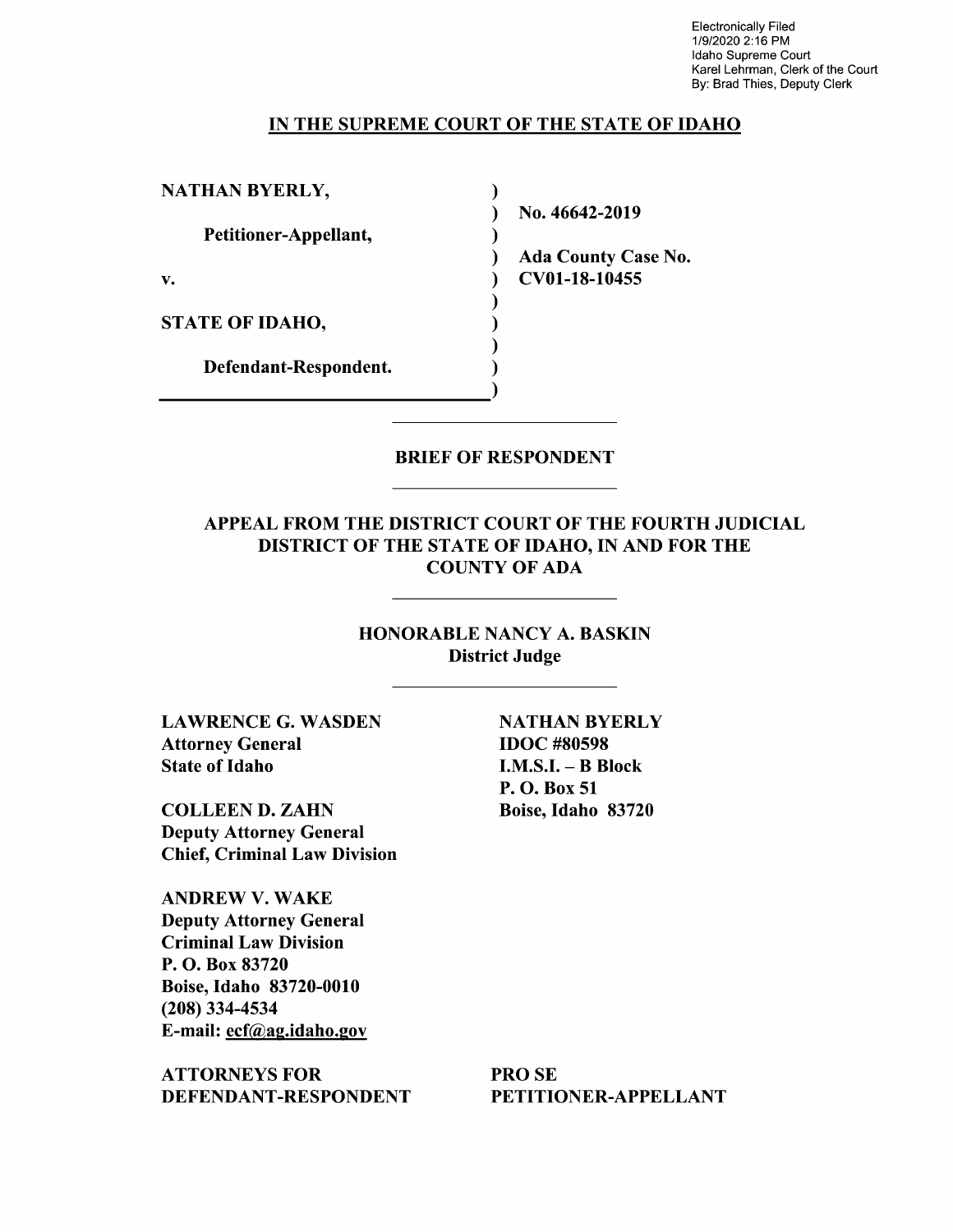## TABLE OF CONTENTS

|           | Byerly Has Failed To Show The District Court Erred By Summarily                                                   |  |
|-----------|-------------------------------------------------------------------------------------------------------------------|--|
| A.        |                                                                                                                   |  |
| <b>B.</b> |                                                                                                                   |  |
| $C$ .     | Byerly Waived Any Argument Regarding Error Below By<br>Failing To Include Citations To The Record, Authority,     |  |
| D.        |                                                                                                                   |  |
| E.        | Byerly's Belated Attempt To State Claims That Were Not<br>Time-Barred In Addenda To His Petition Does Not Suggest |  |
| F.        | The District Court Did Not Err By Refusing Byerly's Request                                                       |  |
|           |                                                                                                                   |  |
|           |                                                                                                                   |  |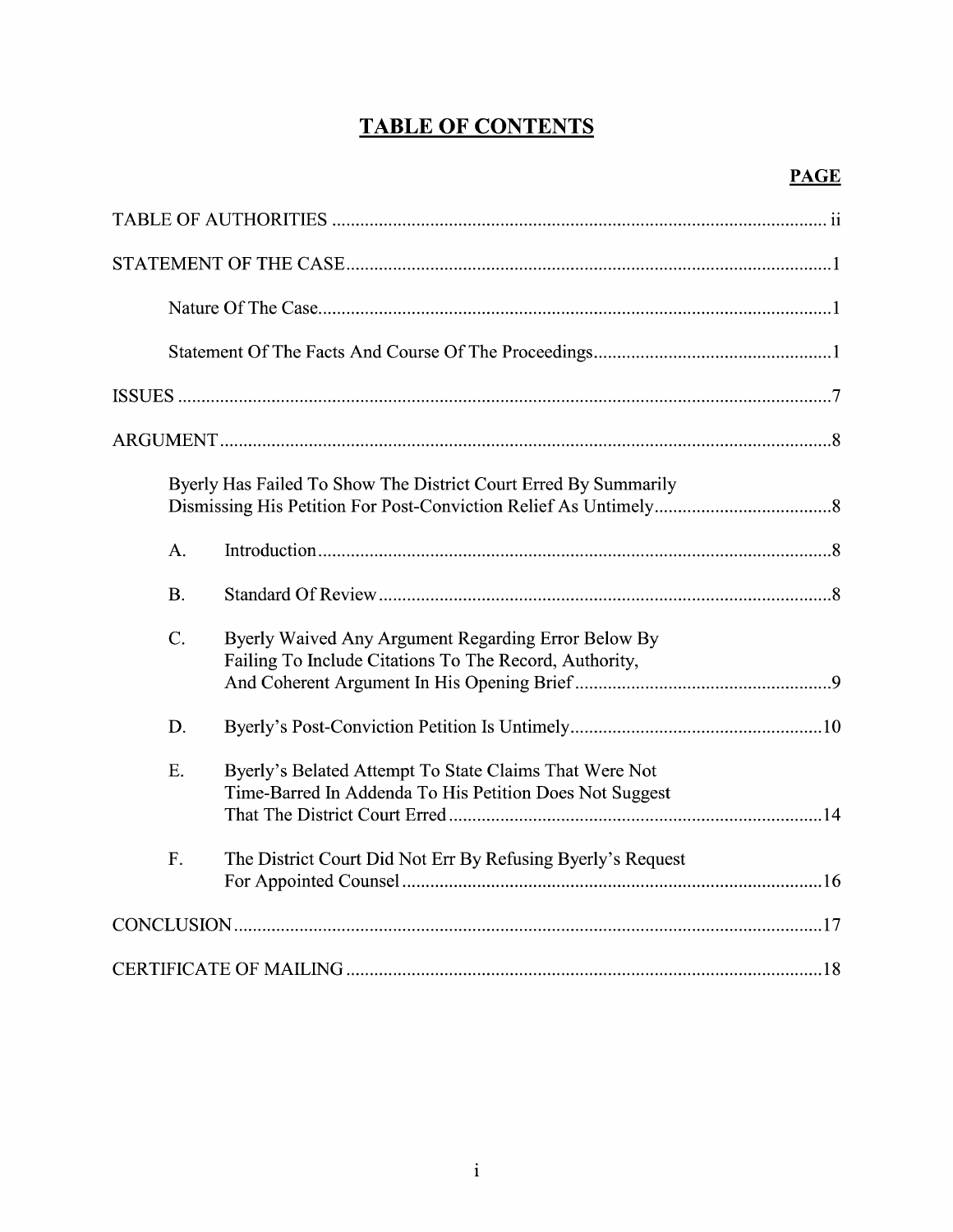## TABLE OF AUTHORITIES

| <b>CASES</b><br><b>PAGE</b> |  |
|-----------------------------|--|
|                             |  |
|                             |  |
|                             |  |
|                             |  |
|                             |  |
|                             |  |
|                             |  |
|                             |  |
|                             |  |
|                             |  |
|                             |  |
|                             |  |
|                             |  |
|                             |  |
|                             |  |
|                             |  |
|                             |  |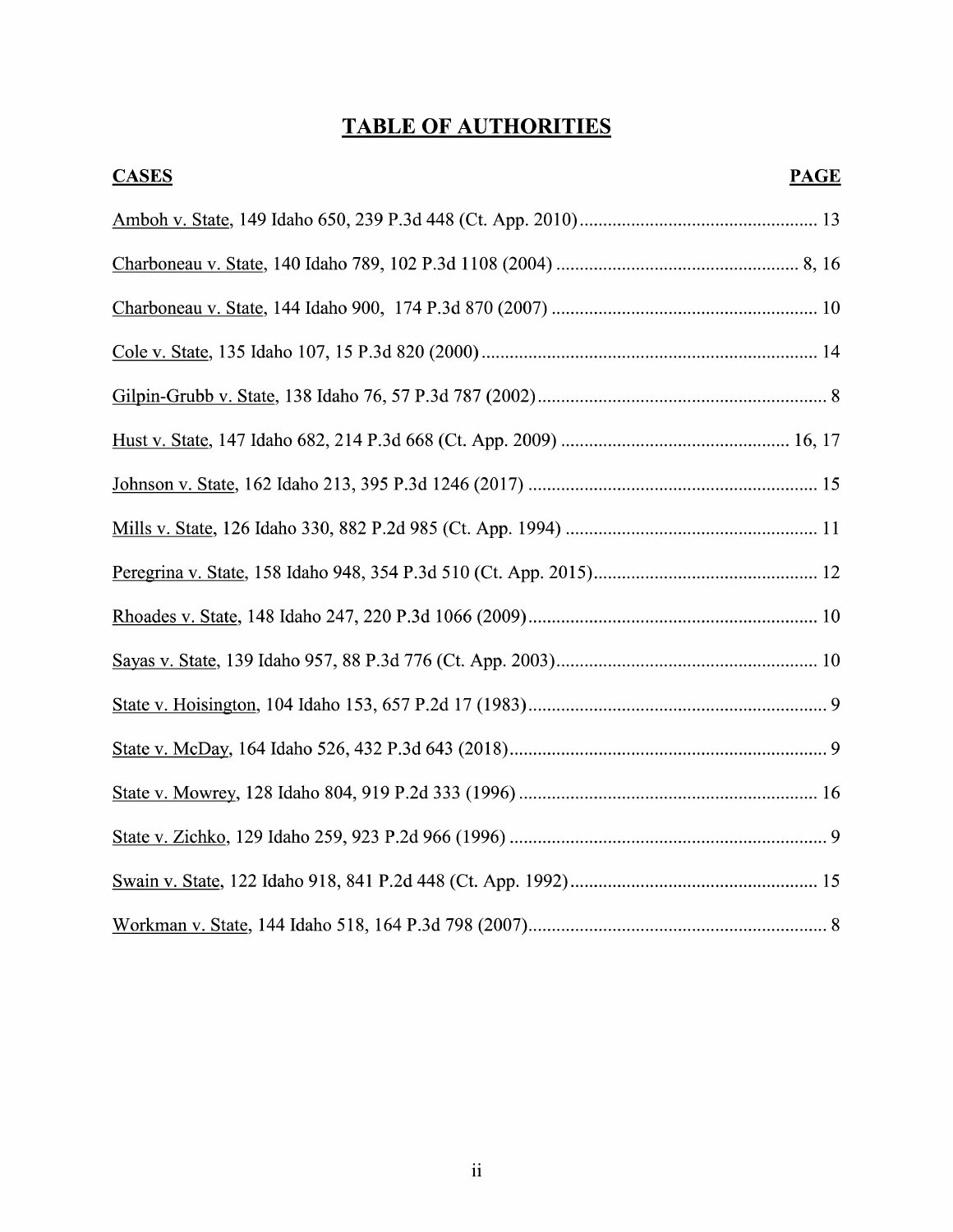# **STATUTES PAGE**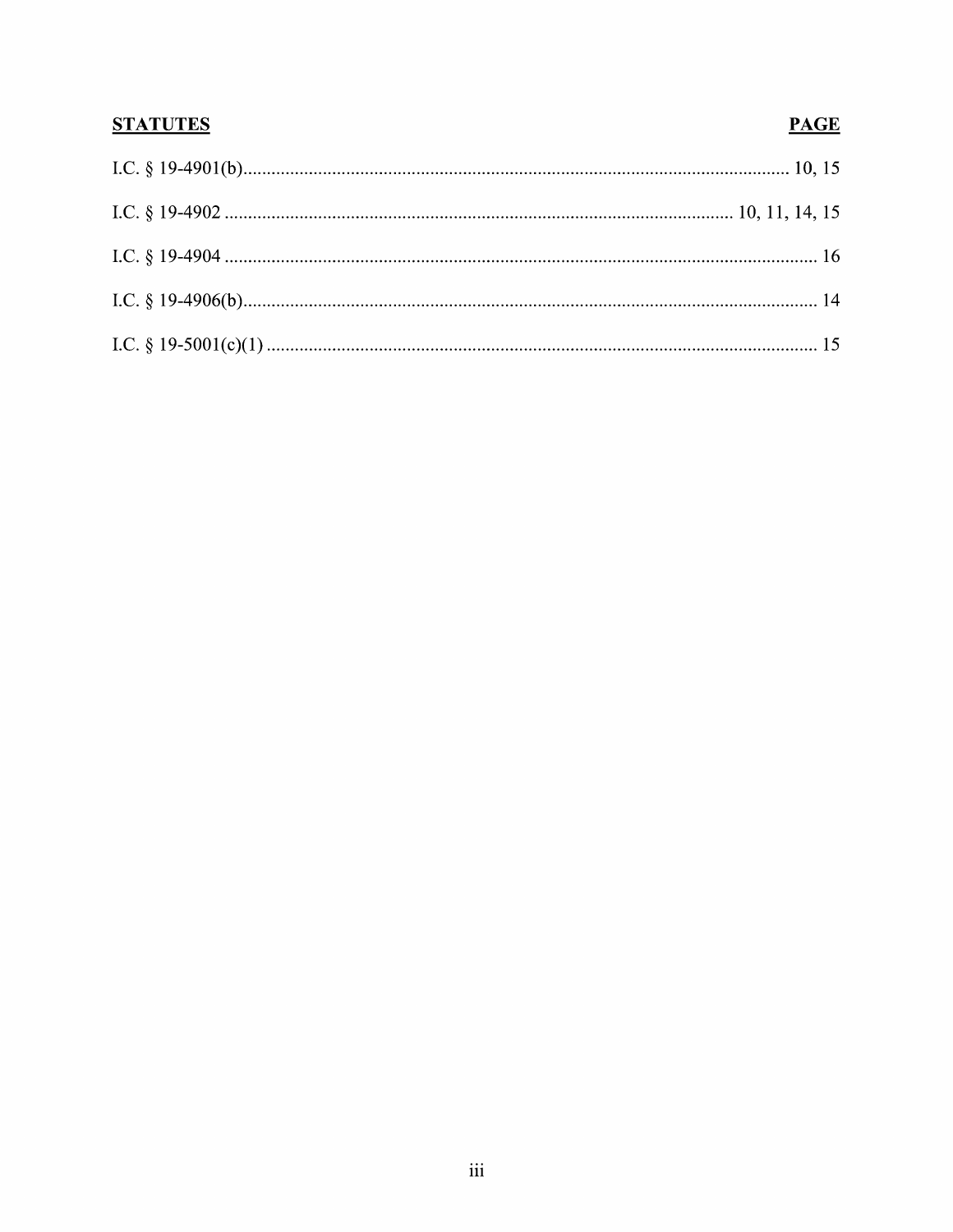#### STATEMENT OF THE CASE

#### Nature Of The Case

Nathan Byerly appeals from the summary dismissal 0f his petition for post-conviction relief.

#### Statement Of The Facts And Course Of The Proceedings

In December of 2005, Nathan Byerly was convicted of aggravated assault and aggravated battery.<sup>1</sup> (R., pp. 5, 278-79.) He filed a petition for post-conviction relief on June 6, 2018 (R., pp. 5-57), alleging thirty—seven bases for post-conviction relief, all addressed to his trial and convictions in 2005 (R., pp. 20-53). As relief, he requested a reversal of his convictions and a new trial, along with other relief associated with the conduct of the new trial. (R., pp. 54-56.)

He alleged that he was incarcerated between 2006 and 2013, When he was granted parole. (R., p. 6.) He alleged that he filed an appeal in <sup>2010</sup> while incarcerated but the appeal was dismissed. (R., pp. 7-8.) He claimed that he was released 0n parole in October of 2013 and he began the process 0f seeking relief With respect to the claims in his petition but "was restricted before being able to do what was necessary to re-enter court on the issues." (R., p. 8.) He alleged that, in March of 2015, he "sought sacred sanctuary upon declaration of Jubilee year by the Pope over one hundred miles beyond STATE OF IDAHO jurisdiction, sojourning at STATE OF UTAH until Petitioner could afford to return to territory of Residency." (Id.) What Byerly considered "sacred sanctuary," the state considered a parole violation. He alleged that he was

 $\frac{1}{1}$  Little of the record from the underlying criminal case is in the record in the post-conviction proceedings. However, there is n0 dispute regarding the relevant dates forming the basis of the district court's determination that Byerly's petition is untimely. Byerly cites the dates himself in filings below and his opening brief 0n appeal.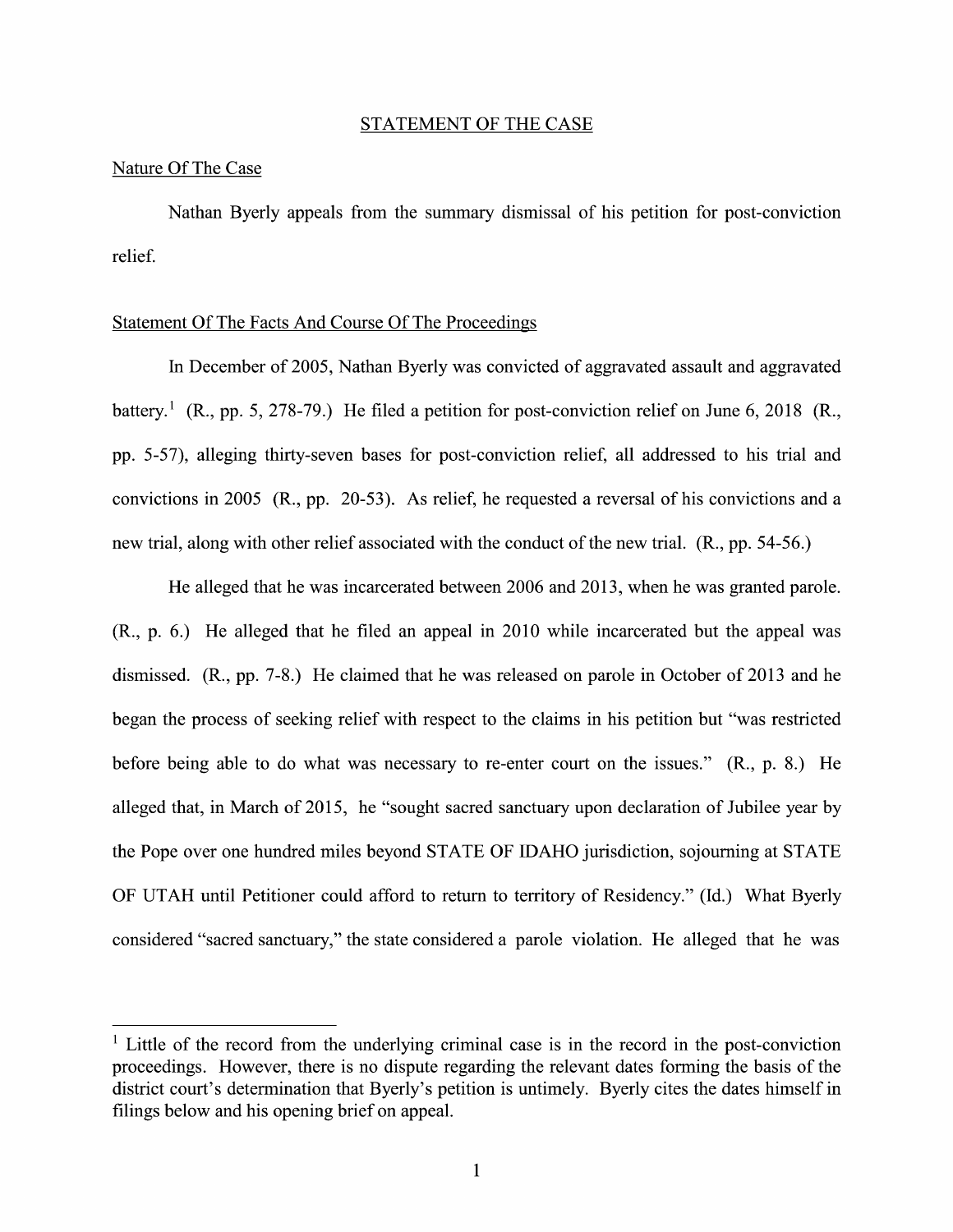arrested in Utah and was incarcerated there until March 0f 2016, at Which point he was paroled and re-arrested 0n an Idaho warrant associated with his parole Violation. (R., pp. 8-9.) He was extradited to Idaho in early June of 2016. (R., p. 9.) On return, he alleges that his parole was revoked.<sup>2</sup> (R., pp. 10-11.)

After Byerly filed his petition, the state moved for summary dismissal. (Supp. R., pp. 485-86.) In support, the state submitted records associated with Byerly's prior appeal. (Supp. R., pp. 487-92.) Those records reflect that, in June 0f 2008, Byerly moved the district court to unseal his PSI under I.C.R. 32, purportedly to assist him in preparing a motion under I.C.R. 35. (Supp. R., pp. 487-89.) Because a motion under I.C.R.  $35(b)$  would have been untimely and such a motion would therefore provide no reason to unseal the PSI, the district court provided Byerly time to clarify the basis of his motion. (Id.) Byerly responded and "abandoned his request for release of the PSI to help him prepare a Rule 35 motion" and instead "ask[ed] for the PSI because he claim[ed] information contained therein has affected his custody status at the correctional facility." (Supp. R., p. 488.) The district court denied that motion. (Supp. R., pp. 488-89.) In April of 2009, Byerly then appealed the district court's denial of his request to unseal his PSI.<sup>3</sup> (Supp. R., pp. 490-91.) Finally, on Byerly's motion, the appeal was dismissed by the Idaho Supreme Court and a remittitur issued on April 12, 2010. (Supp. R., p. 492.)

In support of the motion to dismiss the petition, the state argued that the time for Byerly to file a post-conviction petition had long since expired, even on the counterfactual assumption

 $2$  He also claims that he was charged and convicted of other criminal conduct, which conviction is the subject of a separate challenge in state and federal courts.  $(R., pp. 10-11.)$ 

 $3$  After filing a notice of appeal, Byerly filed a motion for a permissive, interlocutory appeal under Idaho Appellate Rule 12. (Supp. R., pp. 490-91.) The district court denied that motion because the order denying his request to unseal the PSI was not an interlocutory order. (Id.)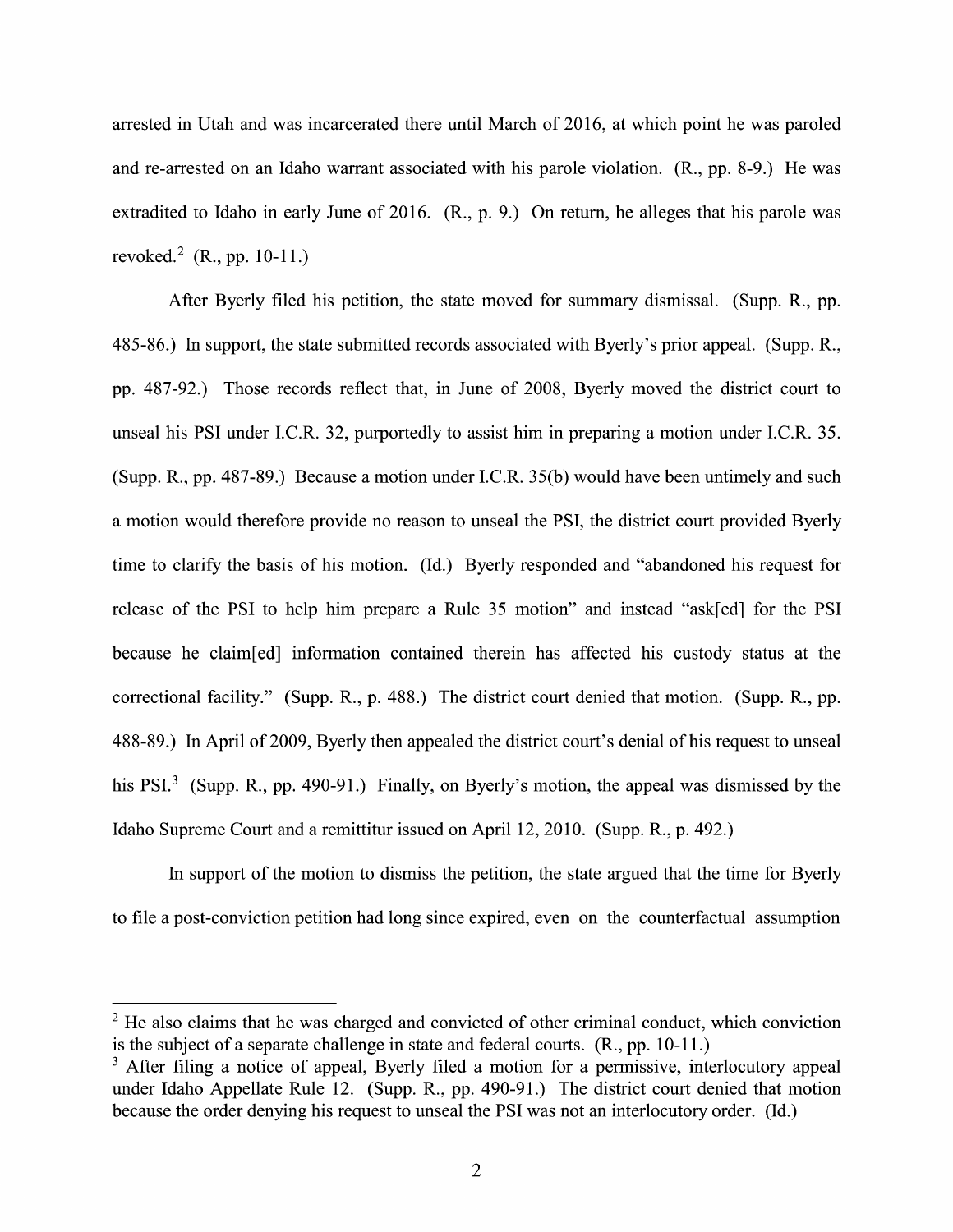that the petition was somehow addressed to his motion to release the PSI and the appeal from the denial of that motion. (Supp. R., p. 497.) The state further argued that none of the very limited bases for equitable tolling of the time to file a petition applied here. (Supp. R., pp. 497-99.)

Byerly responded, arguing that his petition should be considered timely under equitable tolling. (R., p. 143.) He cited a variety of factors that, he claims, should toll the deadline to file his petition, including: (1) the district court's refusal to unseal his PSI (Supp. R., pp. 502-03); (2) alleged ineffective assistance of his Idaho Appellate Public Defender in the appeal from the denial of his request that his PSI be unsealed (id.); (3) alleged and unspecified "retaliations" while incarcerated (Supp. R., p. 504); (4) parole restrictions after he was paroled in October of 2013 that "chill[ed]" his ability to file a petition (Supp. R., p. 504); (5) general concerns about the (in)effectiveness of "Idaho's public defender system" (Supp. R., pp. 504-05); (6) a "lack of available legal resources, materials, counsel" (Supp. R., p. 506); (7) "out of state incarceration periods" (id.); (8) "interference With access to courts of prison and retaliation" (id.); and (9) "Golden Jubilee and extraordinaire [sic] rendition" (id.).

Though it is not entirely clear, it appears that Byerly believed that, because of his appeal of the denial of his motion to unseal his PSI, his deadline to file a petition would not have begun until a year after he was released on parole, or in October of 2014. (Supp. R., 507.) But, he claimed, that deadline was tolled because he was "chill[ed]" from filing a petition by his parole conditions. (Id.) This, he claimed "again advances the date into 2015 When Mr. Byerly is out of state and incarcerated in Utah." (Id.) He claimed that after he had "taken Jubilee refuge in sanctuary in Utah," was arrested and then released from prison in Utah in 2016, and then rearrested on an Idaho warrant and returned to Idaho "about June 09, 2016, this advances the filing date to June 2017." (Supp. R., p. 508.) Finally, back in Idaho, he is tried on new felony charges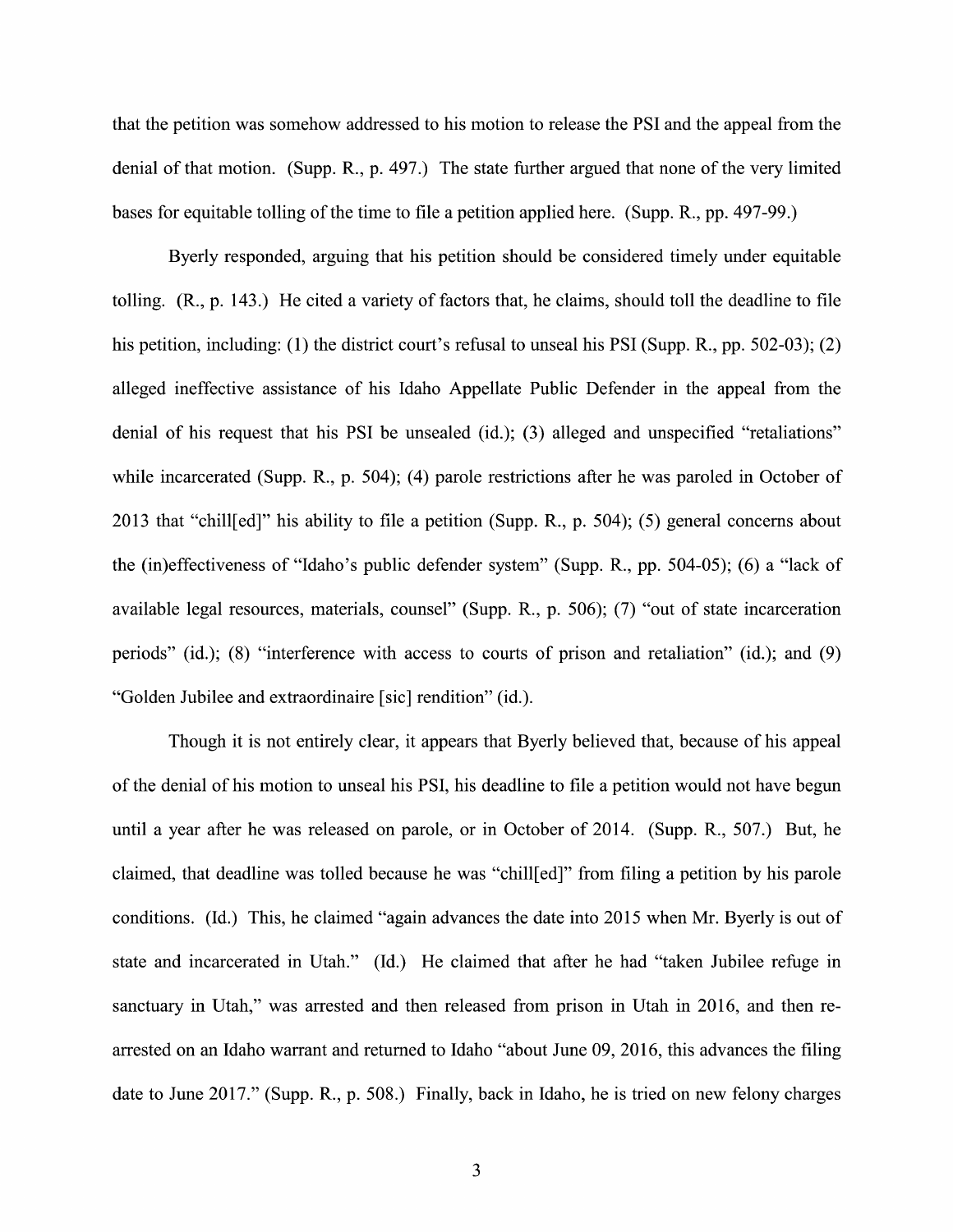that are not resolved until May 24, 2017, which "advances the filing deadline to about May 24, 2018." (Id.) So, Byerly claimed, his petition should be considered timely.

Byerly later filed various addenda to his petition and opposition to summary dismissal.  $(R., pp. 144-49, 150-237, 238-57.)$  In his addenda to his petition, he purported to assert additional claims for post-conviction relief, including a request for forensic testing of certain evidence (R., pp. 144-49) and an allegation that the state failed to comply With the Interstate Agreement on Detainers while he was incarcerated in Utah (R., pp. 150-237). In his addendum to his opposition to summary dismissal, he reiterated many 0f his claims regarding the alleged impropriety 0f summary dismissal. (R., pp. 238-57.) For the first time, though, he alleged that he was forcibly medicated for a period, apparently between 2006 and 2008, while incarcerated in Idaho. (R., p. 247.) He also filed a "Motion to Enjoin Party As Respondent," demanding that the prosecutor withdraw from the case and issue a public apology because she stated that he was "out of custody" While on parole, rather than on "community custody," as Byerly stated in his petition. (R., pp. 258-61.) Finally, though it does not appear in the record, he filed a "Motion for Appointment of Counsel for Hearing Only and Needs of Petition and Petitioner's Scheduled Hearing Judicial Notice to Confer"  $(R_1, pp. 262-64)$ , which "requests appointment of a public defender for this hearing only since he cannot hear due t0 tinnitus disabilities and ADHA [sic] and because he does not speak American Sign Language." (R., p. 263.)

The district court denied Byerly's request for an attorney. (Id.) The court noted that Byerly did not want an attorney for purposes of representing him in the post-conviction proceedings generally, but only to accommodate certain hearing difficulties. (Id.) The court declined to appoint an attorney for that purpose alone, instead offering Byerly various accommodations for any hearing issues, including, at no cost to Byerly, "a second court reporter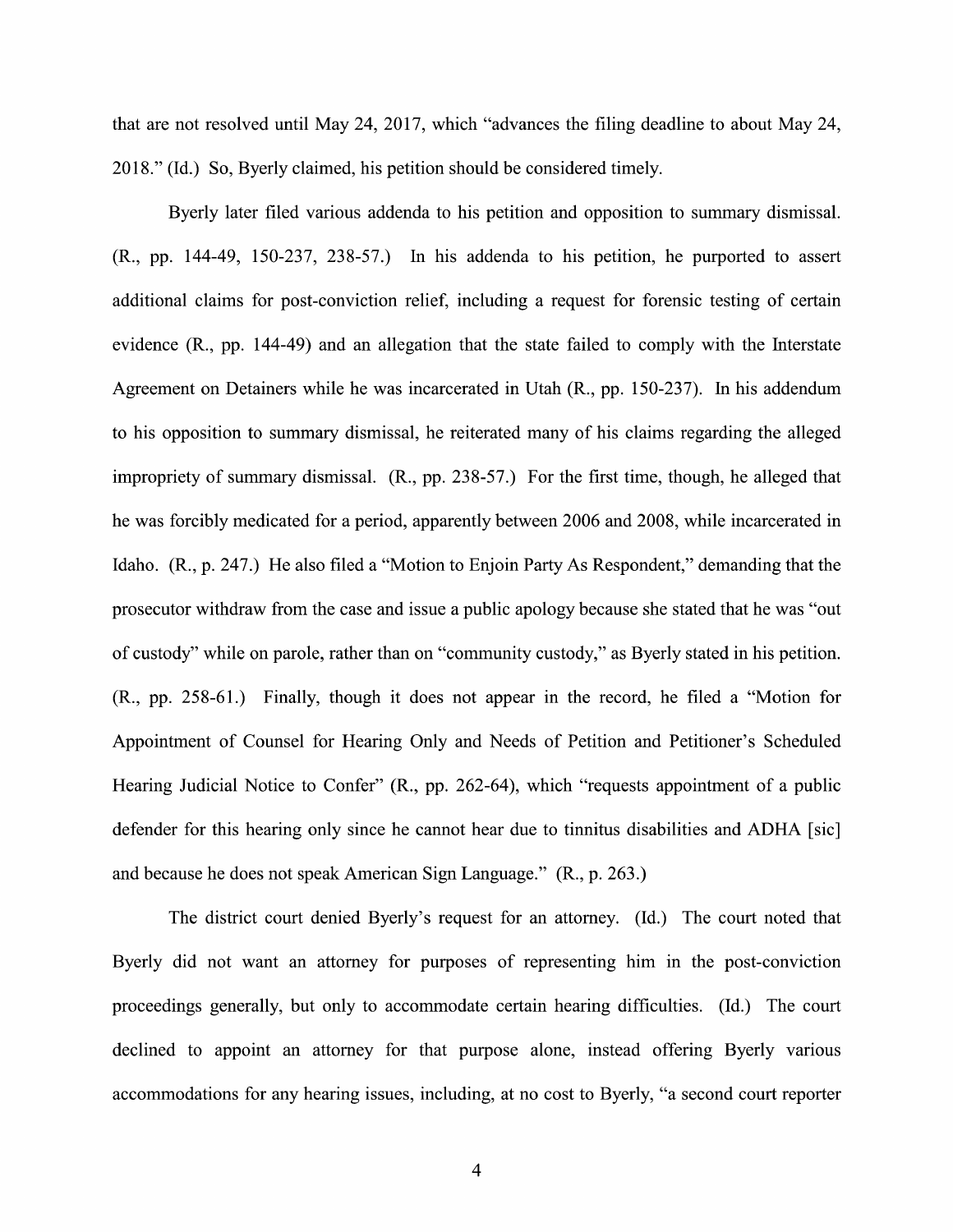present to provide a real time reporting of the hearing for Petitioner to read on a laptop during the hearing," as well as "a hearing device to enhance Petitioner's ability to hear the proceedings." (Id.) In an objection t0 the court's denial of his motion, Byerly stated that he needed an attorney for the hearing because he was "illiterate," but then also stated that he would use the real-time transcript the court had offered to provide and then relay statements to his court-appointed attorney, who could then relay them to the court.  $(R., pp. 266-69.)$  He also stated that he would personally address the court only in writing. (Id.) The district court later reiterated that it was denying the request because Byerly was not requesting legal counsel, but was simply asking for someone to "act as a mouthpiece and speak for him." (R., p. 284.) In addition, the court denied the request because his post-conviction claims are "clearly barred by the statute of limitations" and so patently frivolous. (Id.)

Next, the court denied Byerly's "Motion to Enjoin Party As Respondent." (R., pp. 290- 93.) Byerly cited Federal Rule of Civil Procedure 20 as basis for the motion. (R., p. 290.) The district court concluded that the federal rule had no application to the proceeding, and Idaho Rule of Civil Procedure 20, while applicable to the proceeding, did not provide a basis for the relief requested by Byerly.  $(R_1, pp. 290-91.)$  That rule permits the joinder of a third-party as a defendant under circumstances the court determined were not present here. (Id.) In addition, though, the court determined that the prosecutor had not done anything improper in suggesting that Byerly was not "in custody" When he was 0n parole. (R., pp. 291-93.)

Finally, the court summarily dismissed Byerly's petition as time-barred. It held that, taking Byerly's claims about having been forcibly medicated until around 2008 at face value, the deadline was tolled until then.  $(R., pp. 286-87.)$  It held that the time to file a petition was further tolled by his appeal following his motion to unseal his PSI until a year after the remittitur from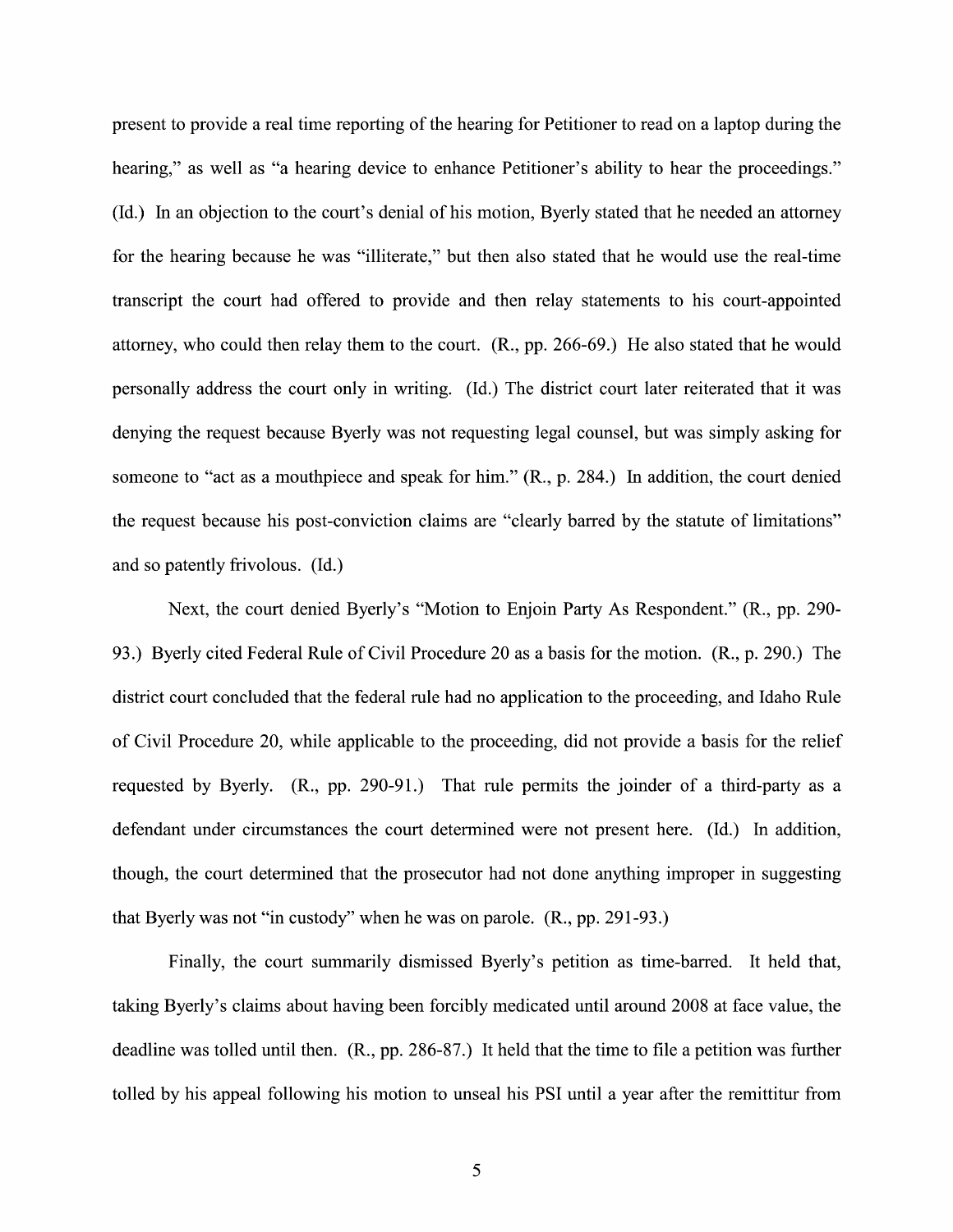that appeal was filed, or April 12, 2011. (Id.) But, the court held, the time was not tolled any further. In particular, the court rejected his arguments that he did not know post-conviction relief was available or had difficulty securing effective assistance of counsel, as well as his argument that the time for filing a post-conviction petition should be tolled because he decided to abscond from parole and was later arrested in Utah. (R., pp. 287-90.) The court therefore dismissed the petition as untimely. (R., pp. 294-95.)

The district court entered judgment (R., pp. 298-99) and Byerly timely filed a notice of appeal (R., pp. 300-06, 452-76).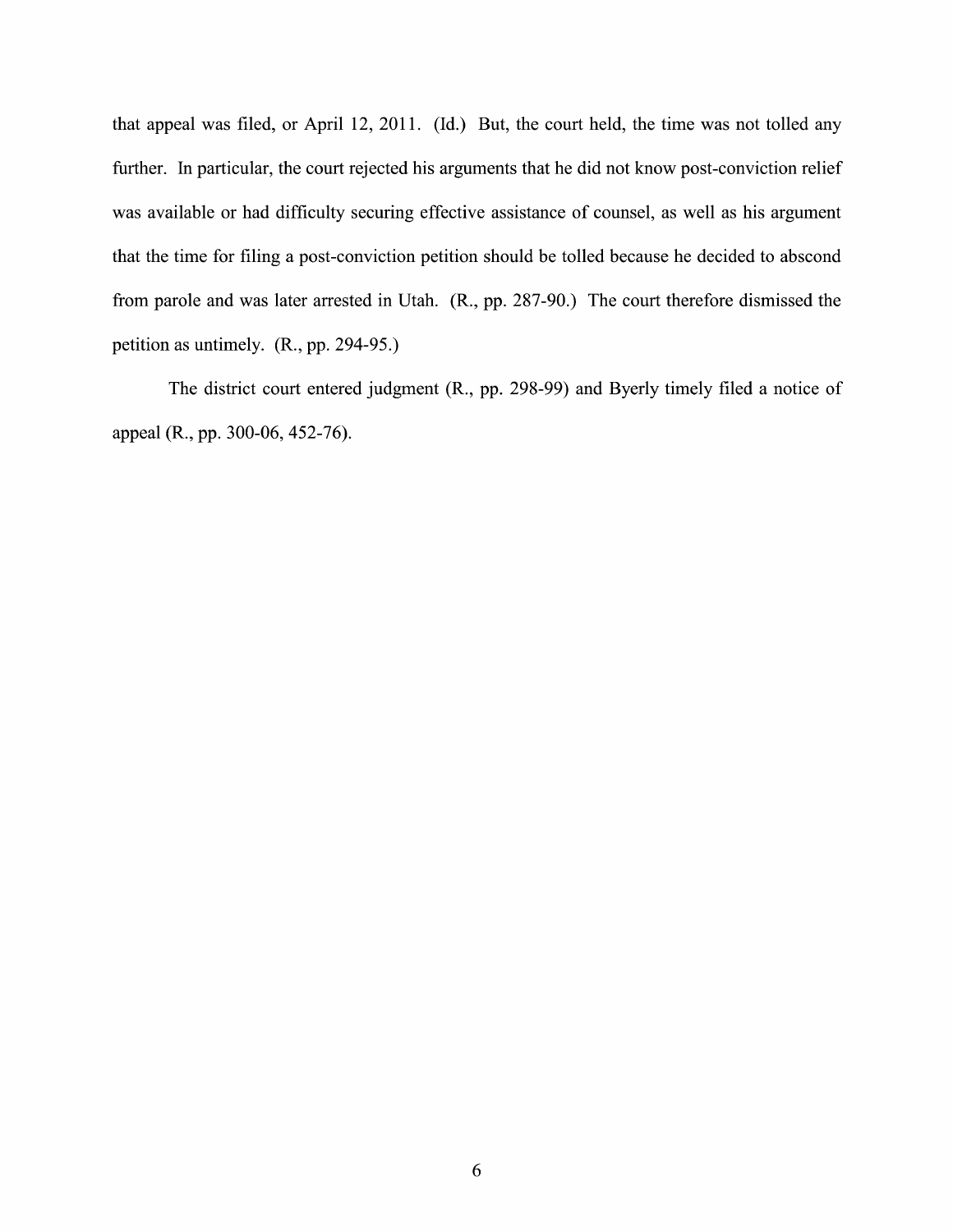## ISSUES

Byerly states the issues on appeal as:

(1) The Objections and records filed in Case No. CV01-18-10455 by Petitioner identify the cross—mistakes—negligence and issues for redress of harm caused by the Ada County district court in conduct of that Cases; the issues, and the Relief requested in Case N0. CRFE 2004-1058;

 $(2)$  The threshold issue on appeal i am raising is that the Ada County Court erred to Summarily Dismiss the Petition for Post Conviction Relief in Case No. CV01-18-10455; the court failed to account for proceedings ongoing in the Case N0. to Summarily Dismiss the Petition for Post Conviction Relief in Case No. CV01-<br>18-10455; the court failed to account for proceedings ongoing in the Case No.<br>CRFE 2004-1058 initiated by State of Idaho and that qualified und factors that circumstances effecting time of filing of Petition;

(3) the conduct 0f Ada County Court was prejudicial toward the Appellant, in favor of State of Idaho, and contrary to the facts, disputed and presented at law in the Petition to the court by the Appellant for Remedy by the court, violating US LaW-Rule-Treaty and Constitutions and Human Rights; Appellant has since been force to sue Ada County and Ada County Court for more prejudicial conduct against Appellant; Appellant has moved the Ada County Court must be disqualified and or the court must be transferred to another county of the District for taking up 0f the Petition For Post Conviction Relief that was filed in Ada County as Case No. CV01-18-10455; Idaho Supreme Court has authority to order transfer of proceedings as request;

(4) Ada County court err t0 Summary Dismiss Petition Case No. CV01-18-10455 and the case shall be transfer to another county and reinstate for conduct of process thereon;

(Appellant's brief, pp. 15-16 (verbatim).)

The state rephrases the issues as:

Has Byerly established that the district court erred in summarily dismissing his petition for post conviction relief as untimely?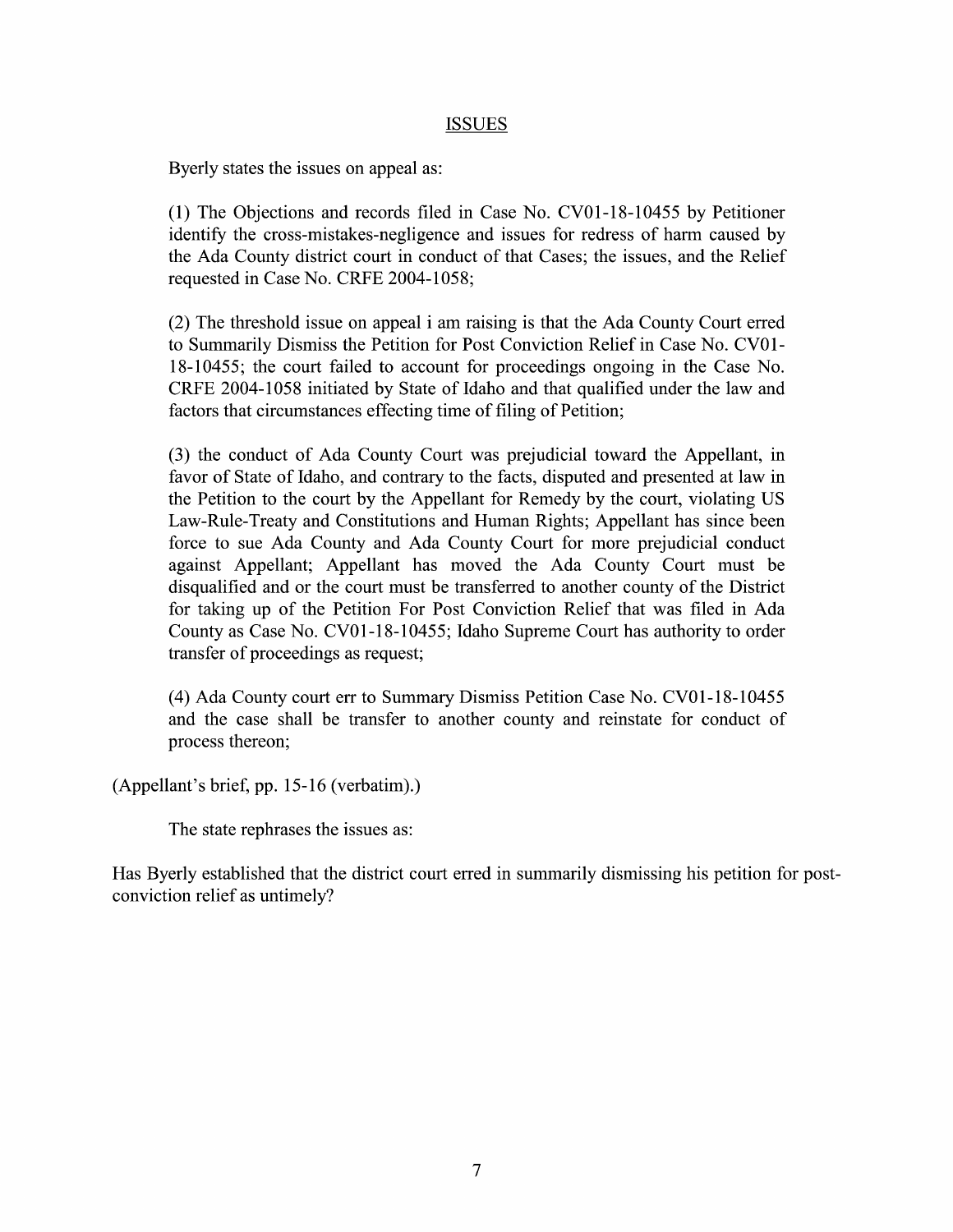#### ARGUMENT

## Bverlv Has Failed T0 Show The District Court Erred BV Summarilv Dismissing His Petition For Post-Conviction Relief As Untimely

### A. Introduction

The district court summarily dismissed Byerly's petition for post-conviction relief after recognizing that it purported to state claims related to his trial and conviction more than twelve years before the petition was filed and Byerly had not shown that equitable tolling applied to render the petition timely. (R., pp. 284-90, 293-95.) At the same time, it denied his request for a court-appointed attorney for purposes of a single hearing, not to represent him in the postconviction proceeding generally, and only so that the attorney could relay to the court what Byerly told the attorney to relay. (R., pp. 262-65, 287-90.) Because the district court correctly determined that Byerly's post-conviction claims are clearly time-barred, it did not err by dismissing his petition and denying his request for counsel.

## B. Standard Of Review

The decision to grant or deny a request for court-appointed counsel lies within the discretion 0f the district court. Charboneau V. State, 140 Idaho 789, 792, 102 P.3d 1108, 1111  $(2004)$ . "On review of a dismissal of a post-conviction relief application without an evidentiary hearing, this Court will determine whether a genuine issue of material fact exists based on the pleadings, depositions and admissions together with any affidavits on file." Workman v. State, 144 Idaho 518, 523, 164 P.3d 798, 803 (2007) (citing Gilpin-Grubb V. State, 138 Idaho 76, 80, 57 P.3d 787, 791 (2002).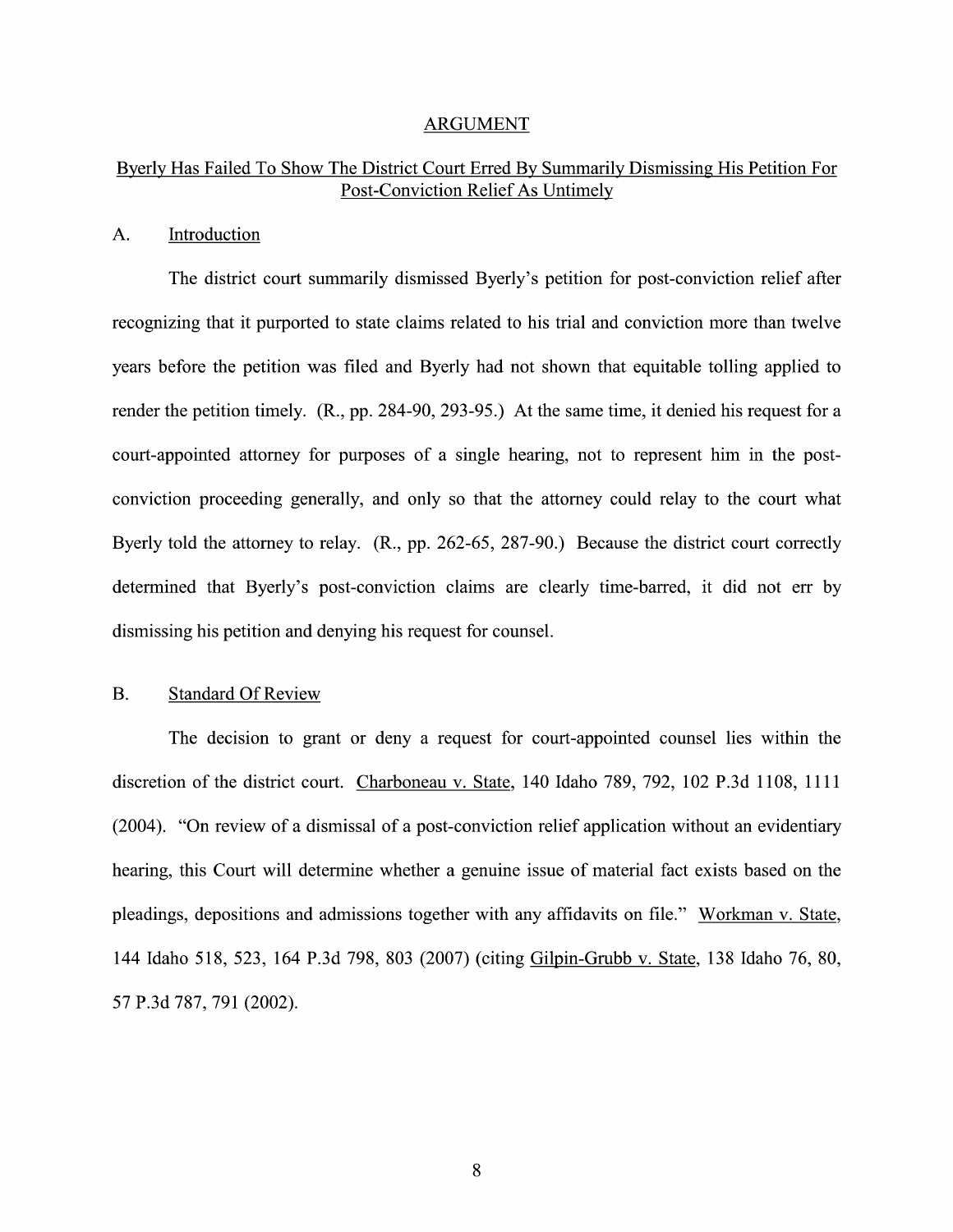## C. Byerly Waived Any Argument Regarding Error Below By Failing To Include Citations T0 The Record, Authority, And Coherent Argument In His Opening Brief

This court should decline to consider any claims 0f error 0n appeal because Byerly has failed to include any citations to the record or authority in his opening brief, as well as any coherent argument beyond conclusory claims of error. "When issues 0n appeal are not supported by propositions of law, authority, or argument, they will not be considered." State v. Zichko, 129 Idaho 259, 263, <sup>923</sup> P.2d 966, <sup>970</sup> (1996). "A party waives an issue cited on appeal if either authority or argument is lacking, not just if both are lacking." Id. It is well settled that the appellate court Will not search the record for errors When an appellant fails to provide citations to the record. State V. Hoisington, <sup>104</sup> Idaho 153, 159, <sup>657</sup> P.2d 17, <sup>23</sup> (1983). That rule applies to pro se and represented appellants alike. State V. McDay, 164 Idaho 526, 528, 432 P.3d 643, 645 (2018) ("Because [pro se appellant's] arguments lack citations t0 the record, citations of applicable authority, and comprehensible argument, this Court will not consider them on appeal.").

Byerly's opening brief on appeal consists entirely of factual allegations unsupported by any citations to the record and conclusory legal claims unsupported by any legal authority. Though Byerly does cite to the universe of law applicable in Idaho and the United States, and offers t0 "describe at length" how these general sources of law apply here "if the court requires it," he makes no effort to do so in his brief. (Appellant's brief, p. 16 (identifying as applicable law, e.g., the "United Nations Declaration of Human Rights," "Federal Law-Rules—Treaties of the United States," "State 0f Idaho law," Title 19 0f the Idaho Code, and the United States and Idaho constitutions).) Because he fails to support his claims 0f error with citations to the record, legal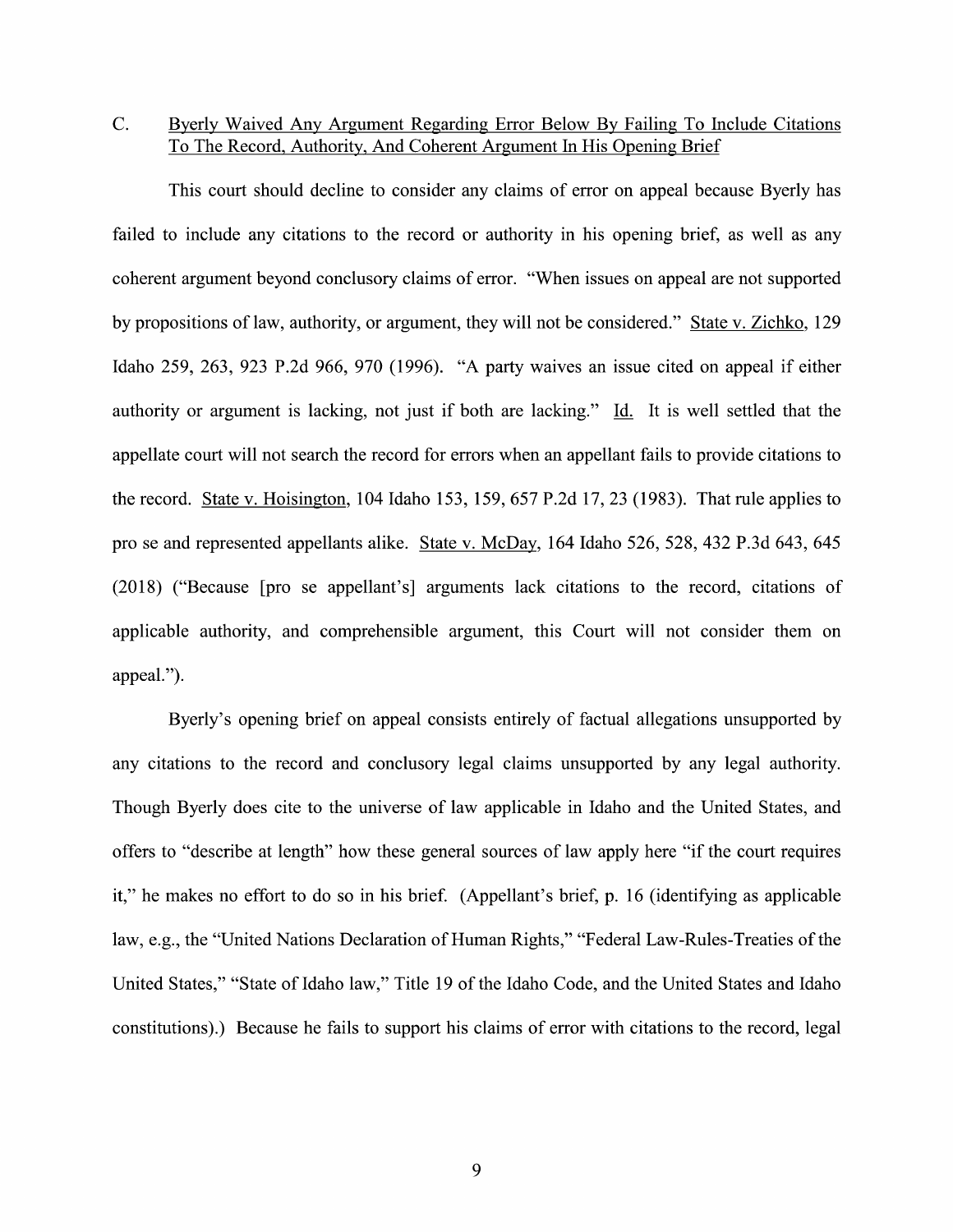authority, or coherent argument, this Court should decline t0 address Byerly's claims of error below.

#### D. Byerly's Post-Conviction Petition Is Untimely

Byerly's claims of error also fail on the merits. A petition for post-conviction relief must be filed within a year of the time to file a direct appeal or within one year of the resolution of such an appeal. I.C.  $\S$  19-4902(a). The only three circumstances in which Idaho recognizes equitable tolling of the post-conviction statute of limitations are: (1) "where the petitioner was incarcerated in an out-of-state facility on an in-state conviction without legal representation or access to Idaho legal materials," Sayas v. State, 139 Idaho 957, 960, 88 P.3d 776, 779 (Ct. App.  $2003$ ); (2) "where mental disease and/or psychotropic medication renders a petitioner incompetent and prevents petitioner from earlier pursuing challenges to his conviction," Id.; and  $(3)$  where there are "claims which simply [were] not known to the defendant within the time limit, yet raise important due process issues," Rhoades v. State, 148 Idaho 247, 250, 220 P.3d 1066, 1069 (2009) (quoting Charboneau V. State, 144 Idaho 900, 904, 174 P.3d 870, 874 (2007)).

Byerly's petition purports to state claims arising out 0f his trial and conviction in 2005.  $(R., pp. 5-57.)$  For example, he alleges that his attorney did not file a motion for judgment of acquittal  $(R_1, p_1, 20)$ , there was error in the jury selection process  $(R_1, p_1, 21)$ , and there was improper character evidence offered by the brother of Byerly's victim  $(R_1, p_1, 23)$ .<sup>4</sup> Having been convicted in 2005, Byerly filed his petition for post-conviction relief in 2018. As the district court correctly found, "it is clear that Petitioner's Petition for Post-Conviction Relief has not

<sup>&</sup>lt;sup>4</sup> Though the district court did not dismiss claims in Byerly's petition on this basis, many are (in addition to being time-barred) procedurally barred as claims that could and should have been pursued on direct appeal. I.C.  $\S$  19-4901(b).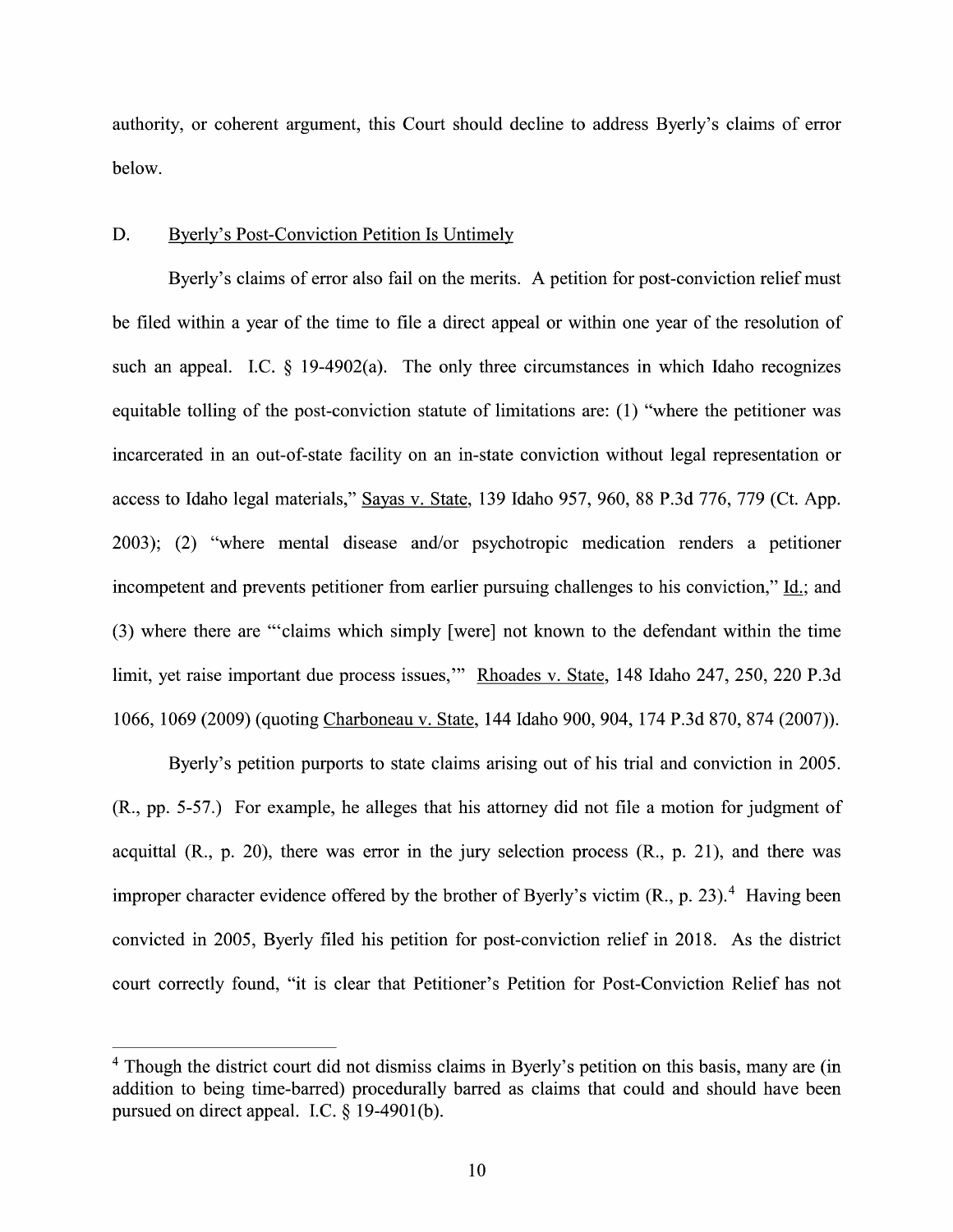been timely filed." (R., p. 289.) It also correctly found that equitable tolling does not save it. (R., pp. 284-90, 294-95.) Though Byerly apparently disagrees with the latter conclusion, it is unclear Why. In fact, the district court applied equitable tolling far more generously than was appropriate, even if the court correctly determined that Byerly's petition was untimely.

The district court applied equitable tolling t0 find two periods of tolling. First, for the first time in an addendum to his opposition to summary dismissal, Byerly alleged that he was forcibly medicated for a period after he was incarcerated, apparently between 2006 and 2008. (R., p. 247.) The district court accepted Byerly's claim regarding his incapacity during this period at face value and determined that the time to file a post-conviction claim did not begin to run until 2008 (R., pp. 284-86), When Byerly claims that he regained competency (R., p. 247). Second, the district court determined that Byerly's appeal of the denial of his request to unseal his PSI further tolled the deadline to file a post-conviction claim until a year after the remittitur from that appeal issued, or April 12, 2011. (R., pp. 286-87.) But the court then concluded that no further tolling was appropriate. (R., pp. 286-90.)

As to the period 0f tolling associated with Byerly's appeal, the district court erred in finding that tolling was appropriate. The time to file a post-conviction petition begins after the forty-two days to file a direct appeal from the conviction has passed, or until such an appeal is resolved. I.C.  $\S$  19-4902(a). Thus, a direct appeal from the judgment of conviction will delay the beginning of the period in which to file a post-conviction petition. But, it does not follow, and it is not true, that an appeal of a collateral, post-conviction order issued well after the time to file a direct appeal has passed tolls the time to file a petition related to the conviction and sentence. See Mills v. State, 126 Idaho 330, 333, 882 P.2d 985, 988 (Ct. App. 1994) (holding that where the "application for post-conviction relief was filed more than five years after expiration of the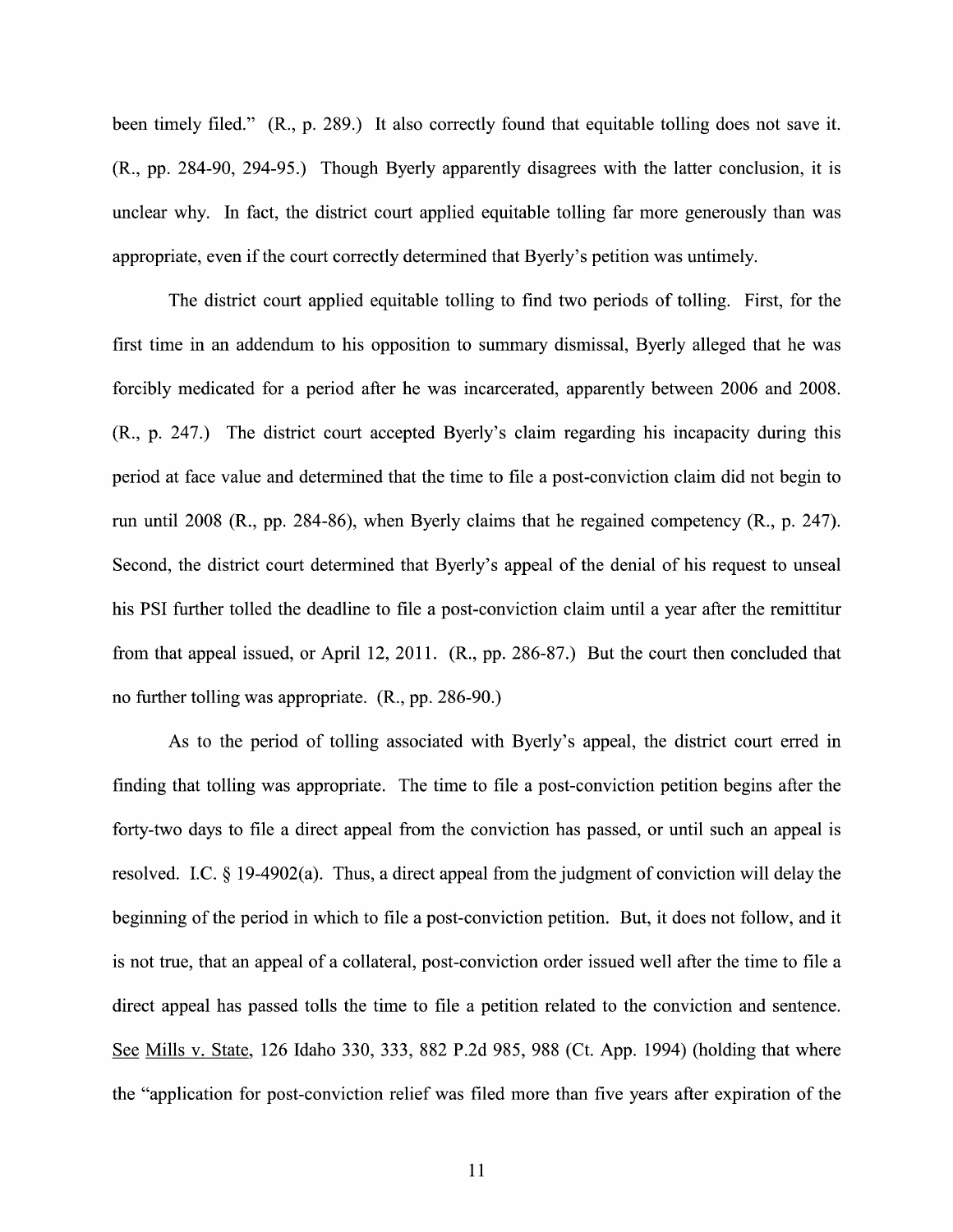period for appeal from the judgment 0f conviction, [petitioner] is time-barred from obtaining post-conviction relief on either the conviction or the imposition 0f sentence"); Peregrina V. State, 158 Idaho 948, 952, 354 P.3d 510, 514 (Ct. App. 2015) ("In other words, the time limit t0 file petition for post-conviction relief regarding prejudgment matters is not renewed or extended by any other collateral post-judgment proceeding."). A petitioner cannot perpetually keep the time to file post-conviction claims related to the conviction and sentence alive by filing a series of frivolous appeals from the denial of collateral post-trial motions. Byerly never filed a direct<br>appeal. Instead, he filed an appeal from a collateral order long after the time to file a direct appeal passed. As a result, the deadline to file a petition for post-conviction relief related to his conviction and sentence ran by 2010 at the latest.

That error is ultimately inconsequential, however, as the district court correctly concluded that Byerly's petition was still untimely. Even assuming the district court was correct that Byerly's appeal somehow tolled the time to file a petition for post-conviction relief related to his judgment and sentence, the remittitur in that appeal issued 0n April 12, 2010. (Supp. R., p. 492.) So, as the district court found, the time to file the petition would still have run by April 12, 2011.  $(R., pp. 286-90.)$  See Peregrina, 158 Idaho at 951, 354 P.3d at 513 ("If a timely direct appeal is filed, the judgment becomes final and the one-year limitation period begins to run when the appeal is final, which occurs when the appellate court issues a remittitur." (footnote omitted).) Byerly says nothing at all about the one-year period following April 12, 2010, When the remittitur issued. He claims, in conclusory fashion, that he was denied adequate legal resources between <sup>2008</sup> and <sup>2010</sup> (Appellant's brief, pp. 3-4), though that is also the period during which he filed motion to release his PSI and an appeal from the denial of that motion (R., pp. 487-92). At any rate, again, even if tolling was appropriate through the end 0f 2010, he says nothing about the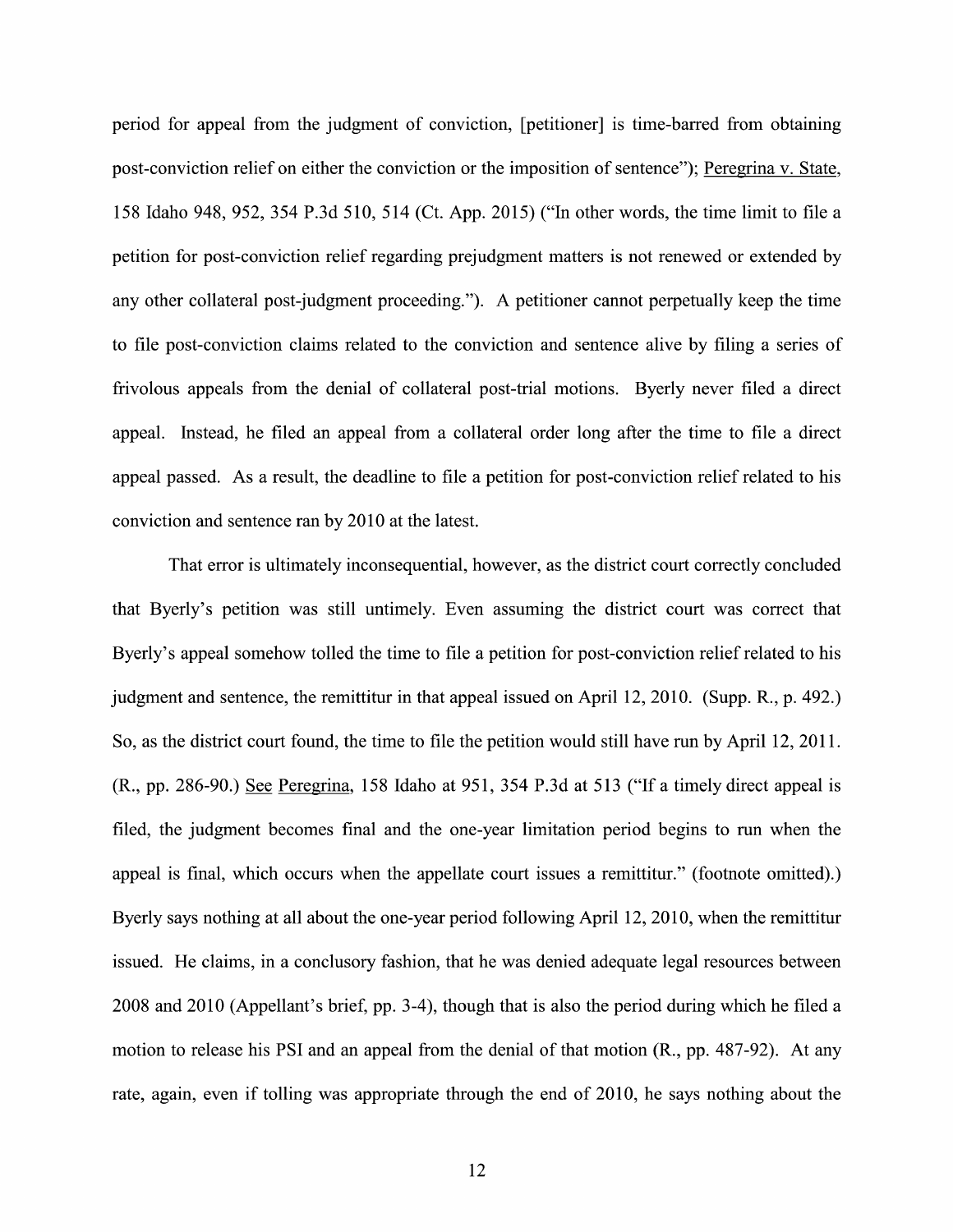period between 2011 and 2013. (Appellant's brief, pp. 3-4.) Thus, the time to file his petition passed before he was paroled in October of 2013. (Id.)

Even if that were wrong, itwould have passed after he was paroled. After he was paroled in October of 2013, Byerly claims that the actions of police and parole officers had a "chilling effect and disrupt petitioners [sic] access to courts and civil activities." (Appellant's brief, p. 4.) He cites no authority for the proposition that parole conditions, allegations of parole violations, and the receipt of traffic tickets, all 0f Which Byerly complains about during this period (Appellant's brief, pp. 4-5), could deprive him of access to the courts or toll the statute of limitations for filing of his petition. Next, Byerly apparently believes that the time to file for post-conviction relief was tolled by his decision to abscond on parole in 2015, leading to his arrest in Utah. (Appellant's brief, p. 6.) As the district court correctly held, "[a]bsconding from supervision is not an 'extraordinary circumstance' tolling the statute of limitations." (R., p. 289 (quoting Amboh V.State, <sup>149</sup> Idaho 650, 653, <sup>239</sup> P.3d 448, <sup>451</sup> (Ct. App. 2010) ("Idaho appellate courts have not permitted equitable tolling where the post-conviction petitioner's own lack of diligence caused or contributed to the untimeliness of the petition."). According to Byerly, he was returned to Idaho in June of 2016. (R., p. 9; Appellant's brief, p. 9.) Nevertheless, for reasons that he does not explain, his petition was not filed until June 0f 2018. Even assuming that the time to file his petition was somehow tolled until his return to Idaho, it ran before he filed his petition.

The time to file a petition for post-conviction relief challenging his convictions and sentence in 2005 had long passed by the time Byerly filed his petition, and none of the limited circumstances providing for equitable tolling applied to save it. The district court correctly dismissed the petition as untimely.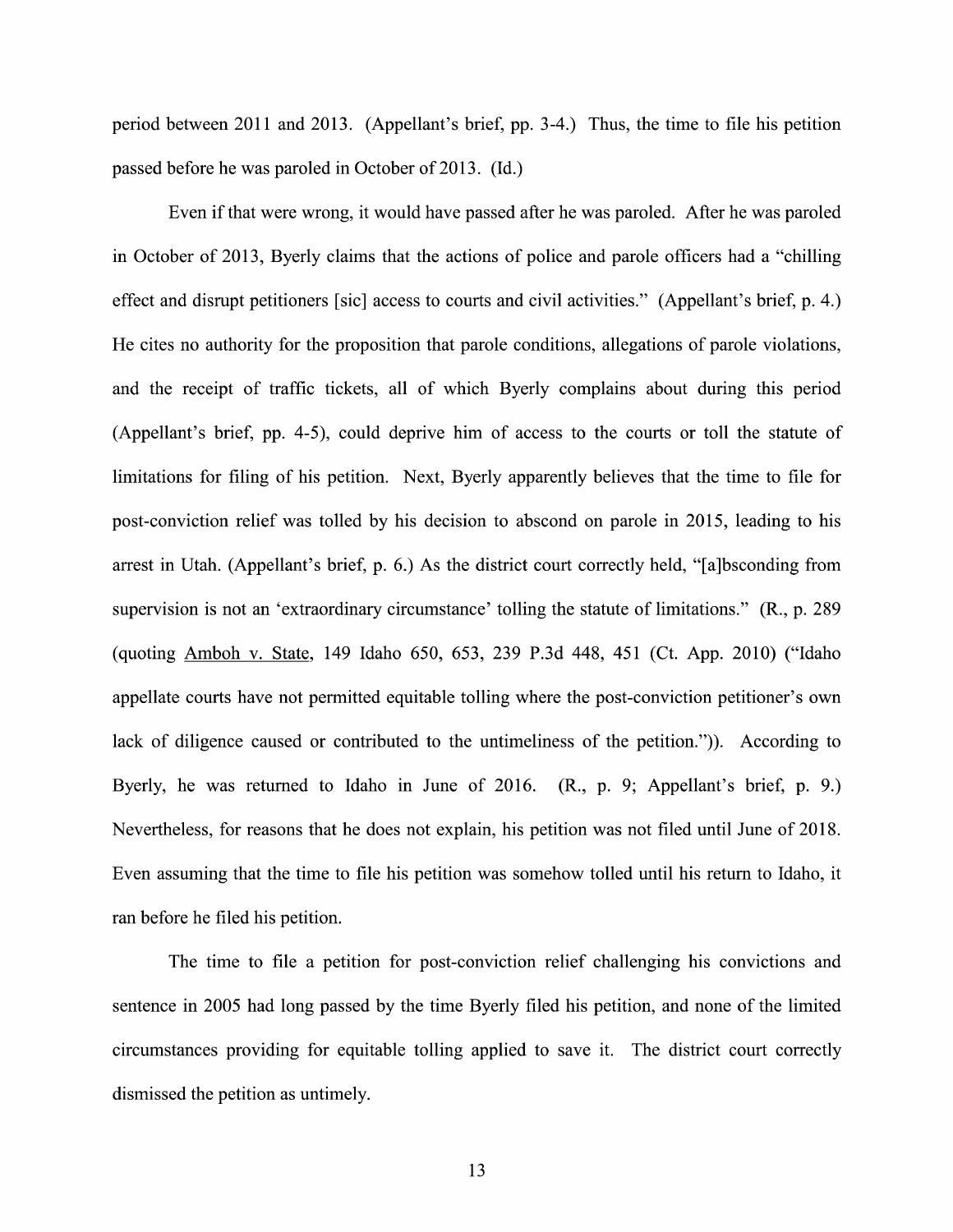## E. Byerly's Belated Attempt To State Claims That Were Not Time-Barred In Addenda To His Petition Does Not Suggest That The District Court Erred

After the state answered and moved for summary dismissal of Byerly's petition as timebarred, Byerly filed multiple addenda to his petition in an apparent attempt to state claims that were not. (R., pp. 144-49, 150-61.) In the first, he asked for "performance of fingerprint and forensic deoxyribonucleic acid (DNA) testing 0n evidence that was secured in relation to the trial which resulted in conviction in case No. 2004-1058." (R., pp. 144-45.) He claimed that the evidence was not "subject to the testing" at trial because his defense counsel "failed to so move." (Id.) The other addendum alleged that the state failed to act in accordance with the Interstate Agreement on Detainers (IAD), Title 19, Chapter 50 0f the Idaho Code, when it sought his return to Idaho from Utah after his parole violation.  $(R., pp. 150-61.)$ 

Byerly's belated attempt to state claims that were not time-barred fails. A petitioner cannot avoid summary dismissal of a petition by unilaterally, without leave of the court, filing an amended petition. I.C. § 19-4906(b); Cole v. State, 135 Idaho 107, 111, 15 P.3d 820, 824 (2000). The record does not reflect that Byerly secured leave t0 amend his petition after the state had already moved for summary dismissal, and after he had already opposed that motion. The claims were therefore not before the court.

But, even if they are considered part of the petition, both claims were still properly dismissed.

First, I.C.  $\S$  19-4902(b) provides that a petition for forensic testing of evidence may be brought at any time Where the testing did not occur at trial because the relevant technology "was not available at the time of trial." "Thus, under the statute, post-conviction DNA testing is only available if the requested testing relies 0n technology that was not available at the time of the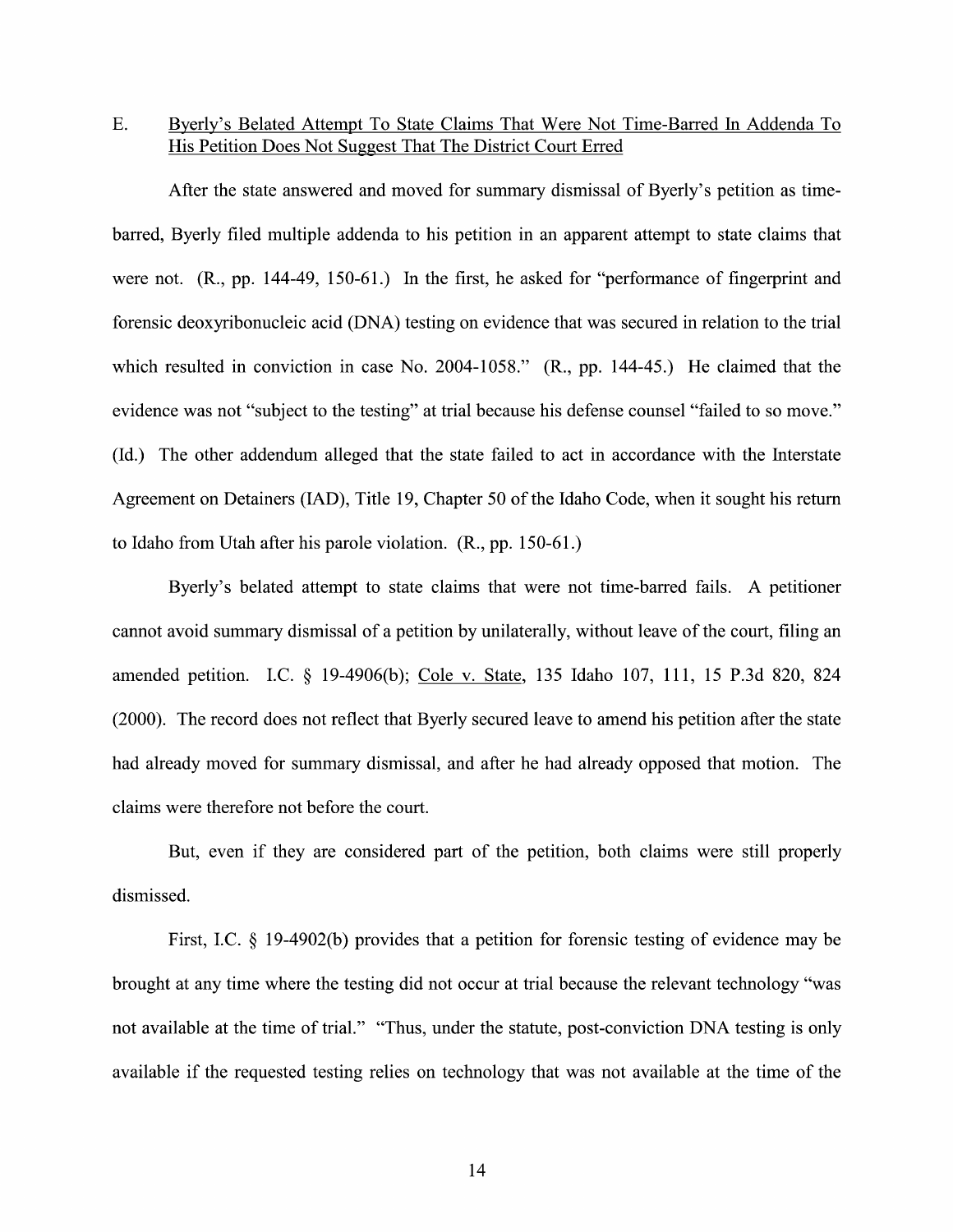original trial." Johnson V. State, 162 Idaho 213, 218, 395 P.3d 1246, 1251 (2017). Byerly asserted that the testing he is requesting here was not done "because the attorney's whom having been assigned to prepare the defense case of defendant petitioner failed to so move to have the testing performed at or before the time of trial," not because some technology was not available.  $(R., pp. 144-45$  (verbatim).) He is therefore not attempting to assert a claim permitted by I.C. 19-4902(b), but instead is attempting to assert an ineffective assistance claim that is, like his other claims, barred by the statute of limitations.

Second, as to the claim alleging a violation of the IAD, based on Byerly's own allegations, the IAD is simply irrelevant. Byerly claims that, while he was arrested in Utah, a detainer associated with his parole violation was lodged, but there were no pending charges in Idaho. (Appellant's brief, pp. 6-7.) He complains that, though he tried to "timely resolve the detainer" by contacting the "State of Idaho Pardons and Parole and Executive Director Sandy Jones," she did not respond. (Id.) The Interstate Agreement 0n Detainers provides, under certain circumstances, for the timely resolution of pending criminal charges against a defendant incarcerated out-of-state. I.C.  $\S$  19-5001(c)(1) (requiring trial within certain period of "untried indictment, information or complaint"). It does not apply to detainers associated with mere probation or parole Violations. Swain V. State, <sup>122</sup> Idaho 918, 920, <sup>841</sup> P.2d 448, <sup>450</sup> (Ct. App. 1992). ("The Interstate Agreement on Detainers Act does not apply to warrants or detainers asserting claims of alleged violation of probation."). There is no viable, non-frivolous claim with respect to the IAD. If there were such a claim, it would concern criminal charges other than the 2005 convictions that Byerly is purporting to challenge here. In addition, any failure to comply with the IAD could and should have been pursued on direct appeal, for which post-conviction proceedings are not a substitute. I.C.  $\S$  19-4901(b).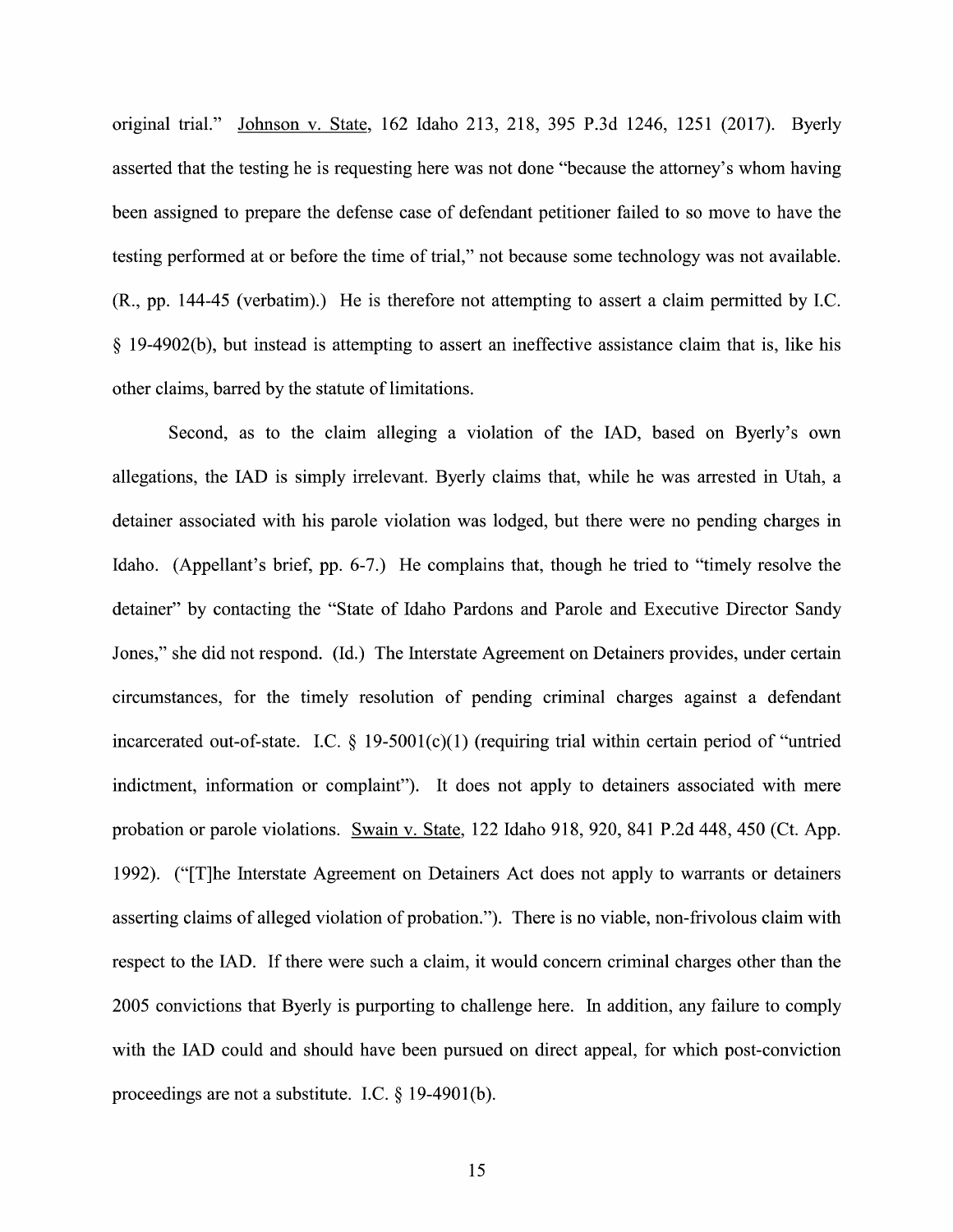The claims Byerly attempted to assert in his addenda were not properly before the district court and were properly dismissed even if they were.

#### F. The District Court Did Not Err By Refusing Byerly's Request For Appointed Counsel

A petitioner in a post-conviction proceeding may request appointment of counsel pursuant to Idaho Code  $\S$  19-4904. The decision to grant or deny a request for post-conviction court—appointed counsel is discretionary. Hust V. State, 147 Idaho 682, 683, 214 P.3d 668, 669 (Ct. App. 2009) (citing Charboneau, 140 Idaho at 792, 102 P.3d at 1111). "[C]ounsel should be appointed if the petitioner qualifies financially and alleges facts to raise the possibility of a valid claim." Id. at  $684$ ,  $214$  P.3d at  $670$ . A court may deny the request for counsel only if all the claims in the petition are frivolous. Id.

Byerly does not claim 0n appeal that the district court erred by denying his request for counsel. He has therefore waived any such claim. But even if he intended to assert it, he has failed to show that the district court erred by refusing to appoint counsel.

First, Byerly has not provided an adequate record to evaluate the claim on appeal. While he apparently filed motion associated with the appointment of counsel, that motion is not in the record and so neither is the precise nature of the request that was denied by the district court. (R., pp. 262-65.) "Error Will not be presumed on appeal, but must be affirmatively shown in the record. The appellant has the burden 0f providing an adequate record 0n appeal from which the Court can conduct an intelligent review of a trial court's decision." State v. Mowrey, 128 Idaho 804, 805, 919 P.2d 333, 334 (1996). This Court cannot determine that the district erred by denying a request that does not appear in the record.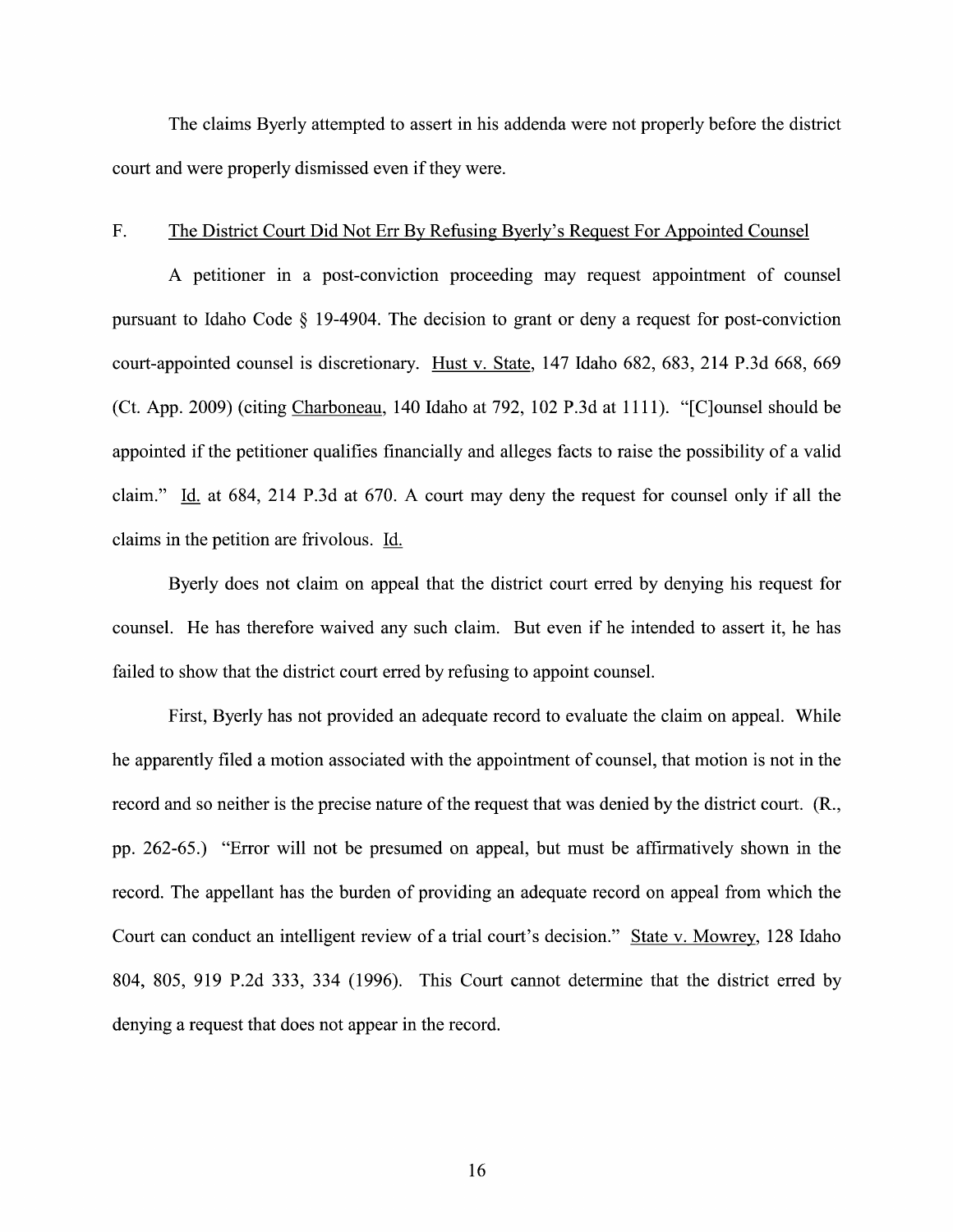Next, as characterized by the district court, Byerly did not request appointment of counsel for the post-conviction proceedings, but requested only that counsel be provided for a single hearing and only so that that person could relay statements to and from the court in order to compensate for his hearing problems. (R., pp. 262-63, 282-84.) The district court offered accommodations to help with any purported hearing problems (R., pp. 262-63), but concluded that it was not appropriate to appoint counsel for a single hearing, as opposed to the postconviction proceedings generally, and only so that the attorney could "act as mouthpiece and speak for [Byerly]" (R., pp. 283-84). Byerly has cited no authority for the proposition that it is an abuse of discretion for a district court to refuse to appoint an attorney where the request is not for legal advice and assistance in the proceedings, but only for an attorney to relay comments from the court to the petitioner during a single hearing and notwithstanding the availability of alternative means 0f compensating for petitioner's hearing problems.

Finally, it is no abuse of discretion to deny a request for counsel where a petitioner's claims are untimely and so frivolous,  $Hust$ , 147 Idaho at 686, 214 P.3d at 672, as are Byerly's claims.

#### **CONCLUSION**

The state respectfully requests this Court to affirm the judgment of the district court. DATED this 9th day 0f January, 2020.

> /s/ Andrew V. Wake ANDREW V. WAKE Deputy Attorney General